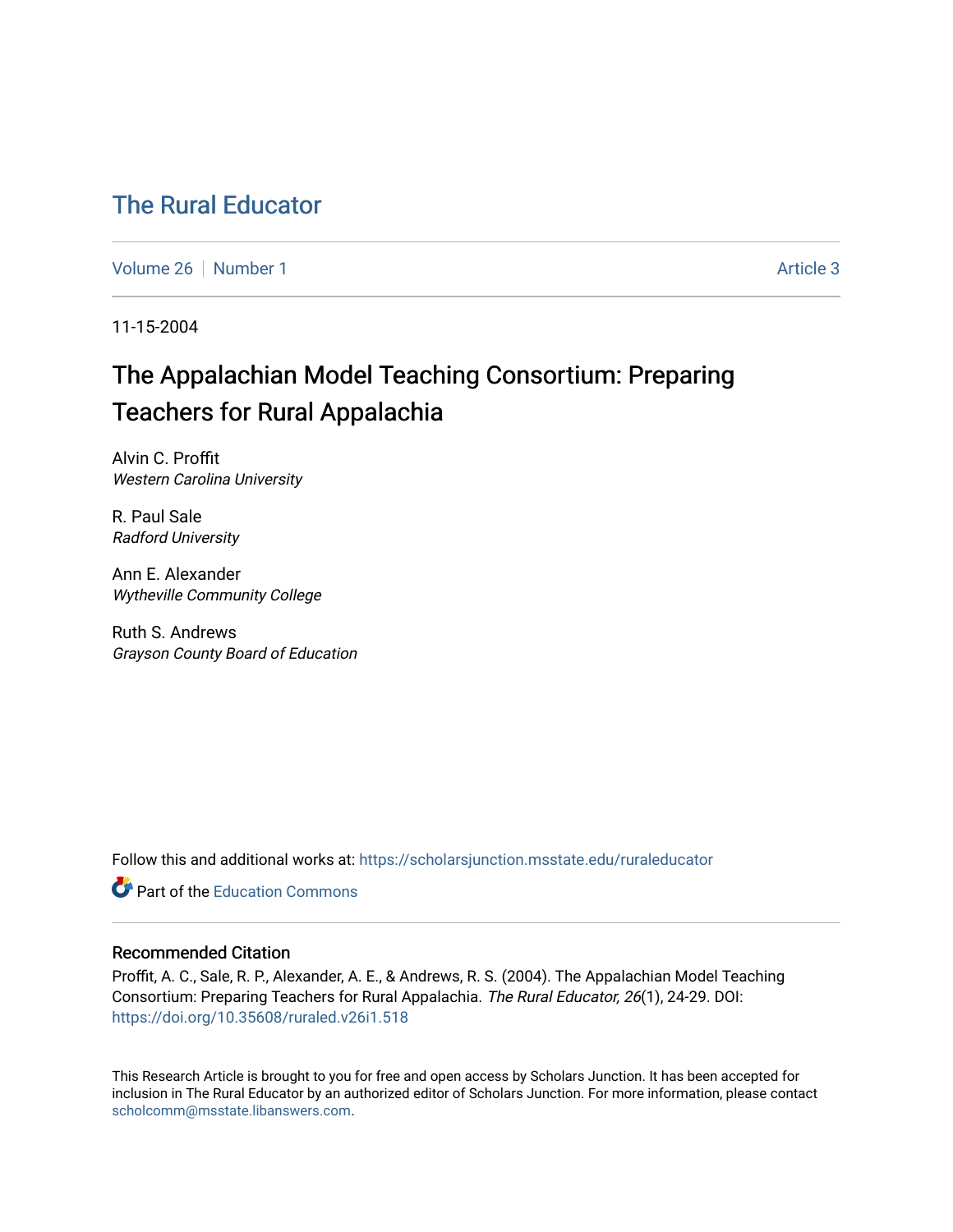### **The Appalachian Model Teaching Consortium: Preparing Teachers for Rural Appalachia**

#### **Alvin C. Proffit**

*Western Carolina University* 

#### **R. Paul Sale**

*Radford University* 

#### **Ann E. Alexander**

*Wytheville Community College* 

#### **Ruth S. Andrews**

*Grayson County Board of Education* 

*The Appalachian Model Teacher Consortium is a partnership involving Radford University, Wytheville Community College, and the Grayson County (Virginia) School System. Its purpose is to prepare highly qualified teachers for rural southwest Virginia. The model was developed in response to the growing teacher shortage facing school districts in rural southwest Virginia. Poorer, more rural districts often have weaker tax bases that provide limited, and at times inadequate, financial support for their school districts. This lack of local resources often results in lower salaries and benefits when compared to many districts that compete for the shrinking pool of potential teachers. Additionally, rural communities are often geographically isolated areas and have fewer amenities that attract young teachers from outside the district. The Appalachian Model Teacher Consortium attempts to naturalize shortages by recruiting potential teachers from the local area, and providing incentives for them to stay and teach in their home community.* 

#### **The Problem**

In recent years, considerable attention has been given to the fact that American public schools are facing "enormous teacher shortages" (Tell, 1999, p. 15). This shortage is now being felt in many school districts in the United States. School districts are increasingly competing for a diminishing supply of teachers, at a time when there is a growing need for licensed teachers in a wide variety of specializations. Contributing factors helping to create the teachers shortage include retirement, voluntary exit of the teaching force for a variety of reasons, fewer teachers being prepared, and swelling student populations.

This situation is exacerbated for poorer rural districts. Barker and Beckner (1987) wrote that "the preparation of teachers to teach in rural schools – or lack of – is a well documented concern faced by many rural school administrators" (p. 1). This presents a sense of double jeopardy for rural school districts who often times find themselves in a difficult position when attempting to recruit teachers who are available, regardless of the teachers' preparation.

With low tax bases and little industry to boost the economy, poorer school systems often lag behind other districts in terms of the amount of salary and benefits necessary to attract and retain suitable teachers. Complicating the problem of teacher recruitment is the fact that small, poorer rural communities are often "dispersed in places considered remote by most people" (Freitas, 1992, p.

48) and typically do not offer the social amenities necessary to attract and retain these recent graduates, who are statistically young and single.

Placing recruiters from economically challenged school districts at an even more distinct disadvantage is the fact that the teacher shortage offers beginning teachers multiple placement opportunities at the onset of their career. Wealthier districts can offer beginning teachers one-time perks, such as signing bonuses, as effective lures to attract recent college graduates. The same strategies can be effective when attempting to attract the younger, more mobile teachers of fiscally less able systems. The results can be that poorer school systems, often with the greatest needs, do not secure and retain the best teachers. Rather they are forced into situations where they employ less able candidates that other systems have declined to hire.

Within the last five years, the Grayson County, Virginia, School System has felt the significant effects of a combination of the graying of the teaching profession, fewer teachers available in the pool of available teacher candidates, and shrinking resources. As recently as 1996 the district had licensed teachers working as classroom aides awaiting an opportunity to secure a teaching position. Presently, active recruiting is required to secure teachers where applicants were once plentiful. The best example is the position of elementary teacher.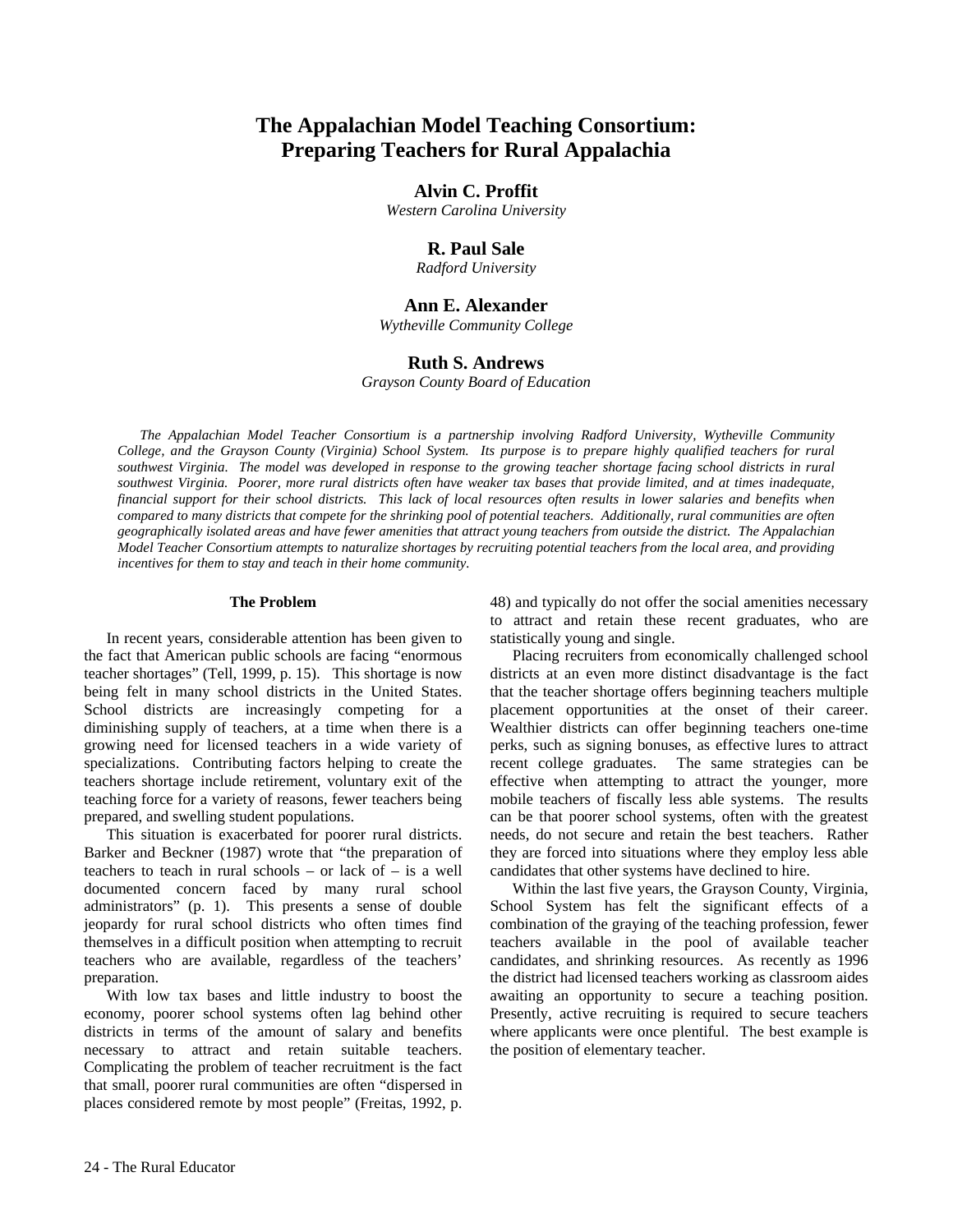#### **The Solution**

In an effort to seek a solution to this problem, the Grayson County School System, Wytheville Community College, and Radford University joined together to design and implement an innovative model of teacher preparation, known as the Appalachian Model Teacher Consortium. The model embellishes the proposition offered by Andrew (1997), who wrote that "recruiting, preparing, and retaining good teachers is at the heart of our job as teacher educators" (p. 167).

The impetus for collaboration between public and higher education began in the mid 1990's (Burstein, Kretschmer, Smith & Gudoski, 1999). Ten years prior, The Carnegie Forum (1986) and Holmes Group (1986) had recommended the establishment of school-university partnerships to improve teaching and learning (Burstein, Kretschmer, Smith & Gudoski, 1999). More recently, a report emanating from Colorado argued that "if education leaders and state policymakers want to meet their goals for educational improvement and enhanced student achievement, current structures and practices need to be reconceived and new systemic approaches need to be identified" (Tafel & Eberthart, 1999, p. 6).

Boswell (2000) reported that governors and state legislatures are committed to supporting these kinds of partnerships as a part of educational reform movements currently underway in the United States. The Appalachian Teacher Model Consortium has to this point garnered symbolic political support at both the national and state levels.

Whitaker and Moses (1994) wrote that there are many possibilities for collaboration between public schools and higher education; the challenge is to get the potential partners talking to one other. The initial development of the Appalachian Model Teacher Consortium began when administrators of the Grayson County School System met separately with administrators from Wytheville Community College and Radford University to discuss the scarcity of potential teachers to fill a growing need. This is consistent with Goodlad's observation that the beginnings of partnerships "are likely to arise out of the felt needs of just one institution" (Goodlad, 1984, p. 353).

Initial meetings involving the three institutions resulted in high levels of interest on the part of each potential partner. From that point forward, the work of designing the consortium was primarily done in a relaxed, informal atmosphere at shifting sites. The work of creating the consortium became one of professional and personal interest of the key individual partners. Clauss (1999) wrote that "individuals develop personal or professional friendships that continue to expand as mutual trust levels are established" (p. 223). This was the experience of the framers of the Appalachian Teaching Model Consortium.

Even with the strong sense of camaraderie felt among the initial key players, it was evident from the onset that

there would be internal and external problems to overcome if the Appalachian Teaching Model Consortium was to be successfully realized. The first obstacle to overcome was what Boswell (2000) called "significant disconnect" between public school systems and higher education (p. 5). The aforementioned personal and professional respect and friendship that developed early in the design of the program was a key ingredient in overcoming any disconnect that may have existed. Hurly (1999) stated that "in rural situations, it is often the informal structures that can be effective in achieving specific purposes" (p. 144).

It is possible that this instant spirit of cooperation is somewhat of an anomaly in rural areas. Garza and Eller (1998) wrote that organizations and agencies that serve rural communities "often have little historical experience of working together and creating sustainable partnerships. The political culture in these communities does not support an environment of cooperation" (p. 39). Garza and Eller also stated that challenges to the concept of cooperation among institutions in rural settings are made more difficult due to problems of geography, infrastructure, poor social services, inadequate systems of education, and historical patterns of exploitation. These factors are impediments to efforts to counteract the economic realities that have left poorer, rural regions "dependent and without the human and civic capital to build a sustainable economy" (Garza and Eller, 1998, p. 38).

Azinger (2000) listed problems of proximity of partnering institutions and problems of professional cultural differences as potential obstacles to newly formed partnerships. Through the utilization of an expanding technological base and modern communication tools, i.e., email, fax, phone conferencing, electronic classrooms, the negative impact of distance have been minimized, but not fully eliminated. Careful and continuing attention needs to be paid to differences in organizational culture whether they are tangible, such as incongruent schedules, or intangible such as the basic underlying philosophical differences among the partners. Pennington suggested that the consortium concept, and the cooperative spirit that it embodies, run counter to the competitive nature of higher education (Pennington, 2001).

Framers of the Appalachian Teacher Model Consortium agreed that regardless of internal or external turbulence, the idea of the consortium was as timely as it was necessary. If institutions continue to experience shrinking resources and challenged budgets, the sharing of public resources is likely to become a critical issue in areas where there is an evergrowing demand for public services (Kowalski and Reitzug, 1993). Furthermore, the end result of the collaboration will be supplying teachers for rural, disadvantaged schools in an area where a career in teaching remains one of the few professional career opportunities available to the people living there (Herzog & Pittman, 1995). Pennington (2000- 2001) wrote that "the ultimate payoff for the community would be the expanded ability of these students to assume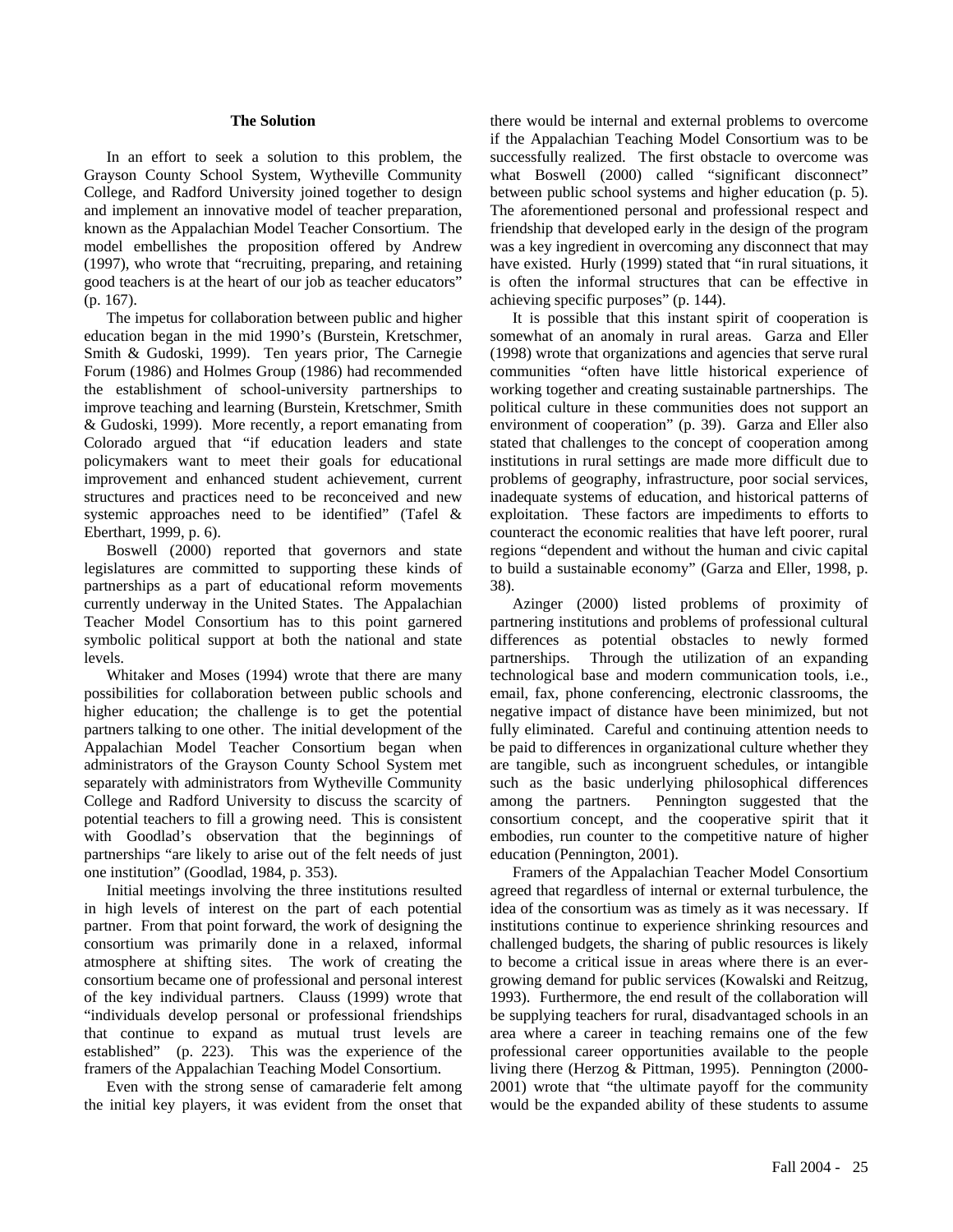community leadership roles after their formal education" (p. 21).

The creation of the Appalachian Teacher Model Consortium is a natural strategy to combat an ever-growing teacher shortage. Innerinstitutional collaboration can help educators "identify the unique challenges they face and determine the most effective ways of meeting those challenges" (Watson, 2000, p. 57). Homes (1990) stated "sometimes collaboration is just one means to extend limited resources, access successful programs, and overcome the isolation often inherent in working in a rural location" (p. 49).

In addition to expanding limited resources, there may be ancillary benefits for all partners. An example ancillary benefit of this "new culture of collaboration " (Lundquist & Nixon, 1998, p. 45) would be the sharing of systemic data that will allow all three consortium partners to "chart outcomes and to pinpoint barriers affecting students progress" (Lundquist & Nixon, 1998, p. 45). This sharing of information, coupled with a team mentality, offers enormous potential for future students of the program who will ultimately be teachers in the system.

It is also possible that by utilizing the basic format and principles of partnerships, such as the Appalachian Teacher Model Consortium, educators have the possibility of developing and expanding other curricular areas making future endeavors possible (Pennington & Williams, 2000). Gray (1989) offered the proposition that participating in a consortium offers other benefits such as having the ability to attract larger numbers of people to the problem solving process making higher quality solutions possible; ensuring that all stakeholders are ensured a voice in the partnership, thus retaining ownership of the solution and enhancing acceptance of the solution; and enhancing the overall relationships between the institutions.

In establishing the Appalachian Teacher Model Consortium the framers held true to the concepts of partnerships held by Goodlad. Goodlad (1984) wrote that partnerships should improve the quality and general effectiveness of existing institutions; develop an understanding of education as a community-wide, rather than only a school-based activity; and develop new configurations of educational institutions including those of the media, business, industry, and cultural agencies.

The Appalachia Teacher Model is built around the dual concept of both early and late recognition and recruitment of potential teaching talent. By this it is meant that academically capable high school students will be actively sought, while at the same time the consortium will open its doors to local citizens in a the community who may be interested in becoming teachers. It is believed that both ends of this continuum benefit from having interacted with the other (Howell, 2001). Non-traditional students will be required to apply to the program and will be screened thoroughly for obvious reasons. Lugg (2000) writes that the chances of a controversial situation, with legal implications, are greater when an innerinstitutional partnership mixes minor and adult students.

The fact that this program is community based and available to the local citizenry is important due to the fact that Grayson County is among the most economically distressed counties in Virginia. During the conception of this model, the county had the dubious distinction of having the highest unemployment rate in Virginia.

Many county residents have recently lost jobs due to the fact that the textile industry has moved its business to other counties. This fact makes many of the workers laid off in Grayson County available for federal assistance for purposes of retraining and education. A career in teaching, if made available and inviting, becomes a very plausible choice and has the potential to attract latent teaching talent. Heuser and Owens (1999) addressed the topic of career switchers and spoke of the potential of such programs to allow such students to "flourish with academic, social, and professional support offered by a university-school district partnership program" (p. 53).

A scholarship to support students of the program has been established by a member of the Grayson County Board of Education. Radford University has asked alumni from the area to contribute to this scholarship. It is hoped that varying funding sources can be identified and an endowed scholarship can be created that will provide a tuition free education to economically disadvantaged students. Students who accept scholarship money are expected to work as a teacher a minimum of three years in the Grayson County School System. Until such time of an endowed scholarship, students will be provided financial aid counseling from Grayson County High School and Wytheville Community College.

Once the basic framework of the consortium was established, tasks were delegated, and resources allocated, to put the proposed model into place as a functioning component of all three institutions. Representatives of the three institutions met and developed curriculum, established timelines, identified programmatic needs, and discussed potential problems of the program.

One of the first tasks was to develop articulation agreements between the partnering institutions. These agreements ensured a smooth, seamless transition among the participating institutions. Specifically, articulation agreements were reached between Grayson County High School and Wytheville Community College, and Wytheville Community College and Radford University. All coursework that would be accepted by Wytheville Community College and Radford University was clearly defined and articulated. Resulting degrees and licensure were also clearly defined and articulated.

Perhaps, the single most critical aspect of the initial stages of the model was the introduction of Wytheville Community College's PSY 245 (Educational Psychology) into the high school curriculum as a dual credit course. This course, combined with the academic advising and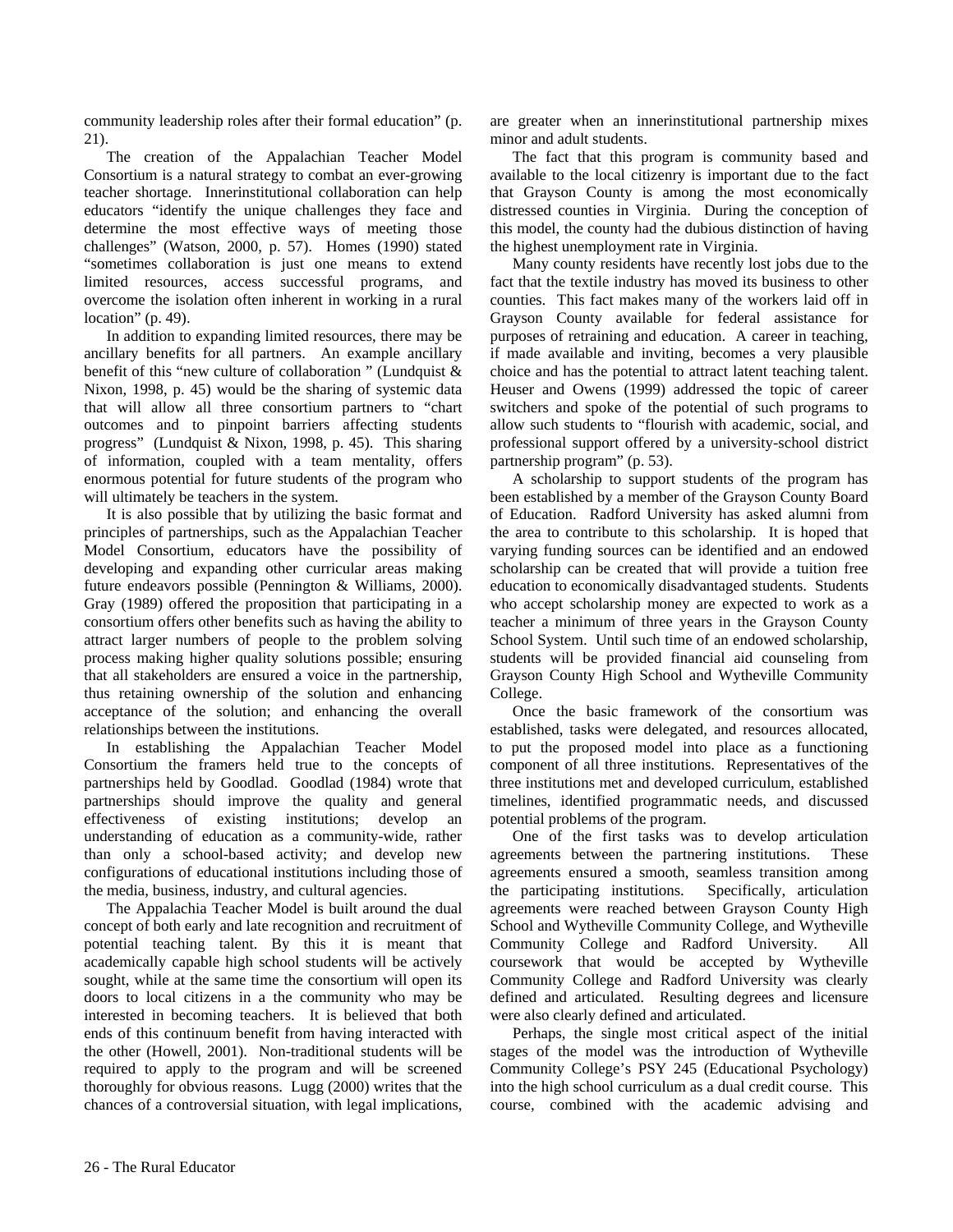orientation that begins in the high school sophomore year, serves as a catalyst that holds this program together. The course explores issues of education, including an introduction to teaching. It can be taken in the students' junior or senior year at Grayson County High School.

Students in PSY 245 spend significant time observing and working as teacher assistants in feeder elementary schools. This experience is under the supervision of the instructor of record of PSY 245, as well as participating elementary principals and teachers who serve as mentors. Radford University recognizes this experience as fulfilling the experiential field requirement of its teacher educator program.

#### **Operational Aspects of the Consortium**

By using the curriculum that was developed, primarily utilizing existing courses already in place, a student at Grayson County High School can obtain as much as 32 hours college credit. Once these hours are successfully completed they are guaranteed to transfer toward an Associate of Arts in Education from Wytheville Community College and a Bachelors of Arts in Interdisciplinary Studies from Radford University. The degree from Radford carries the recommendation of teacher licensure in Virginia.

Qualifying students may graduate from Grayson County High School with enough college credit to be classified as sophomores. However, students of the program are not locked into any requirement of having to complete any set number of dual credit hours. The model provides for individual programs of study that may result in a wide range of college credit obtained by individual students of the program.

After high school graduation, students will attend one more year studying at Wytheville Community College. For most students of the program this means that they can enjoy the lower tuition rates of the community college, while reducing room and board expenses by living at home. After completing two years at Wytheville Community College, students take the third year of the program at Radford University. This consists of upper level general studies and introductory courses into education. Should they choose, students of the program have the option of attending Radford University immediately after graduating from Grayson County High School. Admission to Radford is pro forma at any point if the student meets the criteria of the program. Students who finish the Associate of Arts in Education have a pro forma admission to Radford University's Teacher Education Program in the College of Education and Human Resources.

The fourth year at Radford is the professional year. During the first semester of the professional year, students are involved in an intensive educational experience where they spend their time divided between attending education courses at the university and observing and working in the public schools. During this semester students are offered immediate feedback and direction from both university professors and participating teachers.

For the purpose of diversity, the university attempts to place students in the Appalachian Model Teacher Consortium in schools that are very different from the ones the students are most accustomed too. It is hoped that urban sites can be found to provide students of the program a diverse experience as they study the complexities of becoming a teacher. During the second semester of their professional year, the traditional student teaching experience occurs. Students in the consortium return to the Grayson County School System to do their student teaching. The very fact that student teachers of any kind are available to Grayson County from Radford University is a newly established benefit in and of itself. Until the time of the consortium, Grayson County had never had student teachers from Radford University place there.

Immediately upon completion of the program students are eligible for employment with the Grayson County School System. Graduates of the program have had an extended and integrated schooling experience with their parent community, and are provided an "opportunity to be a part of society now rather than at some time in the distant future" (Theobald & Nachtigal, 1995. p. 135). It is believed that this will help combat the "bitter harvest" or "brain drain" that rural communities are suffering as a result of the loss of large numbers of their well-educated population who are emigrating to metropolitan areas in search of more and better jobs (Pittman and Herzog, 1999).

#### **Conclusion**

Certainly one of the most important benefactors of this model are the students who become qualified, licensed teachers, and who are committed to working and living in their home communities, particularly Grayson County. This program will open up life-time opportunities for the participants of the model to live a life that they love, earn an established salary with benefits, and be significant contributors to their home community.

However, the most important benefactors of this model of teacher preparation are the generations of children of Grayson County who will benefit greatly from skilled classroom teachers who have a profound effect on their lives. A constant, and growing pool of teacher candidates specifically trained to meet the needs of rural school systems will greatly benefit the children of Grayson County.

Grayson County, Wytheville Community College, and Radford University will benefit from this model. Grayson will be able to cultivate Radford University teacher candidates for their district. Wytheville Community College will be able to partially fulfill its mission by offering an affordable quality program for the first two years of the teacher candidate's higher education career. Radford University will be able to have quality placements at a time when there is a dearth of placement options available.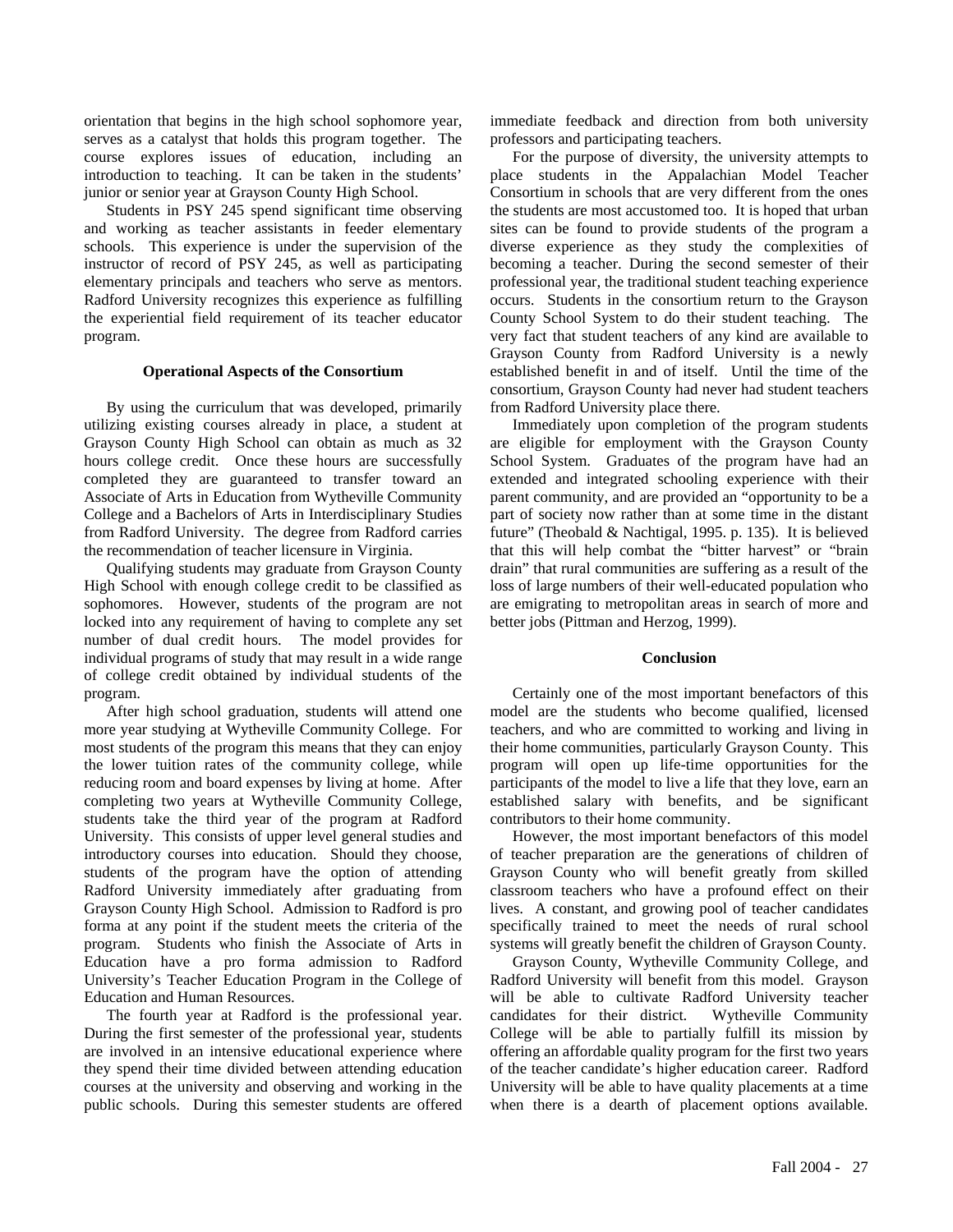Finally, and importantly, the model readily provides an avenue for returning well-qualified teachers back to their communities of origin.

#### **Recommendations**

One of the most appealing aspects of the Appalachian Model Teacher Consortium is the fact it is easily portable to most rural areas. The components necessary for creation and implementation of the basic model appear to be widely available. Interest in a partnership may be initiated from the public school arena or from an appropriate institution of higher education.

The basic components for this multi organizational partnership include a public school system, or possible several systems joined together; a community college capable of offering two years (approximately sixty semester hours) of liberal arts courses; and a university that offers teachers education as a part of its curriculum and mission.

This appears to be viable in that many states have invested heavily to create a network of community colleges in an effort to meet the needs of rural areas that are not readily served by regional and state colleges and universities. While teacher preparation may not have been traditionally associated with the mission of community colleges, it can be argued that there has never been such a need to prepare highly trained teachers. This seems especially true in rural areas where districts are often economically disadvantaged and not prepared to compete against suburban and urban districts that can offer higher salaries, better benefits, signing bonuses, moving and housing expenses, expanded social and cultural opportunities, and other perks.

Once the need is determined to create a partnership there are elements that the framers of the Appalachian Model Teacher Consortium found to be critical for success. First, it was necessary to secure the support of higher levels of administration in every institution of the consortium. For this model this included the President of Radford University, the President of Wytheville Community College, the Dean of the College of Education and Human Services of Radford University, the Superintendent of Schools of Grayson County, and the Chairman of the Grayson County Board of Education. Ownership at these levels has obvious advantages and enhances the partnership's chances of success.

Once the need for a partnership is established, it is necessary to provide those responsible for the basic planning of the partnership access to the resources necessary to take the plan from inception to completion. It is further recommended that the strategic meetings required for the establishment of the partnership take place in relaxed and informal settings. Lunch and dinner meetings offer group members a chance to informally interact, while at the same time allowing them to complete the more formal tasks required as a team.

#### **References**

- Andrew, M.D. (1997). What matters most for teacher educators. *Journal of Teacher Education* 48(3), 167- 176.
- Azinger, A. (2000). A K-12 perspective on partnerships with community colleges. *New Directions for Community Colleges*, 111, 17-21.
- Barker, B.O. & Beckner, W.E. (1987). Preservice training for rural teachers: A survey. *The Rural Educator*, 8(3), 1-4.
- Boswell, K. (2000). Building Bridges or Barriers? Public policies that facilitate or impede linkages between community colleges and local school districts. *New Directions for Community Colleges*, 111, 3-15.
- Burstein, N. Kretschmer, D., Smith, C., & Gudoski, P. (1999). Redesigning teacher education as a shared responsibility of school and universities. *Journal of Teacher Education* 50(2), 106-118.
- Clauss, W. (1999). Nobody is as smart as all of us: Collaboration in rural schools. In D.M. Chalker, (Ed), *Leadership for rural schools: Lessons for all educators (pp. 221-230)*. Lancaster, PA: Technomic Publishing Company.
- Freitas, D.I. (1992). *Managing Smallness: Promising Fiscal Practices for Rural School District Administrators*. Charleston, WV: ERIC Clearinghouse on Rural Education and Small Schools.
- Garza, H. and Eller, R.D. (1998). The role of rural community colleges in expanding access and economic development. *New Directions for Community Colleges*, 103, 31-41.
- Goodlad, J. (1984). *A Place Called School*. New York: McGraw-Hill.
- Gray, B. (1989). *Collaboration: Finding common ground for multiparty problems*. San Francisco: Jossy-Bass
- Heuser, D. & Owens, R.F. (1999). Planting Seeds, Preparing Teachers. *Educational Leadership* 56(8), 53- 56.
- Herzog, M.J.R. & Pittman, R. (1999). The Nature of Rural Schools: Trends, Perceptions and Values. In D.M. Chalker, (Ed), *Leadership for rural schools: Lessons for all educators (pp. 11-24)*. Lancaster, PA: Technomic Publishing Company.
- Herzog, M.J.R. & Pittman, R. (1995, October). Home, Family, and Community: Ingredients in the Rural Education Equation. *Phi Delta Kappan* 1(2), 113-118.
- Homes, N. (1990). Consolidate, cooperate, or collaborate: Dilemmas of rural schools. *The School Administrator*, 47(10), 8-14.
- Howell, C.L. (2001). Adult Learners: Effectively teaching the majority in two-year institutions. *Academic Leadership* 8(II), 6-9.